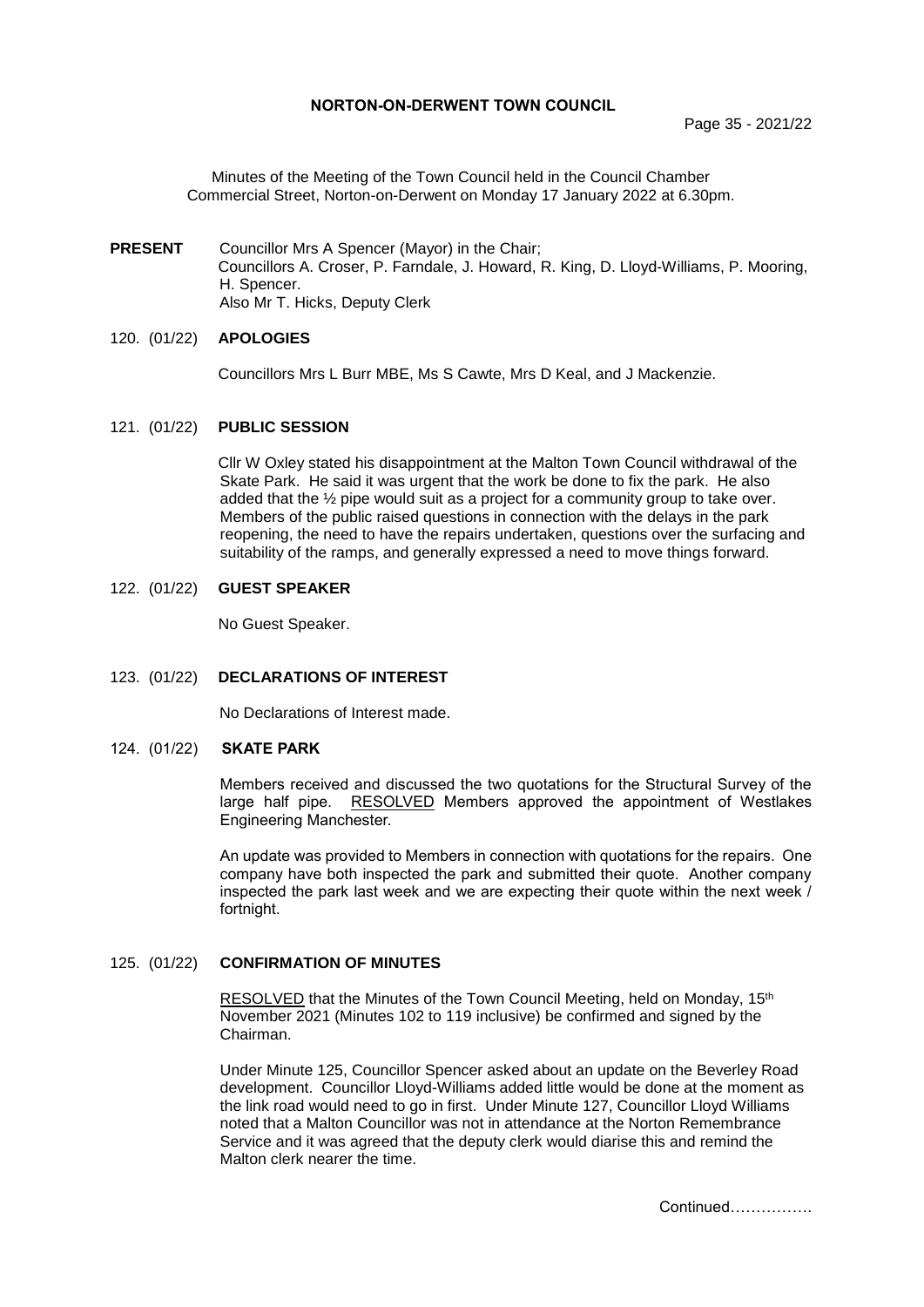### 126. (01/22) **CLERK'S REPORT**

No clerks report.

# 127. (01/22) **TOWN MAYOR'S REPORT**

No Mayors report.

# 128. (01/22) **FINANCIAL MATTERS**

- NOVEMBER ACCOUNTS
- (a) Accounts paid and for payment

The RFO reported that accounts nos. 188 to 201 inclusive, amounting to £9,859.61 had been paid since the last meeting of the Council. RESOLVED that account nos. 202 to 210 inclusive, amounting to £5,179.35 be paid. Payments had been made accordingly.

- (b) Financial report The financial report for the period 01.11.21 to 30.11.21 was received.
- (c) Budgetary monitoring The monitoring report for the period ending 30 November 2021 was received.

### DECEMBER ACCOUNTS

- (d) Accounts paid and for payment The RFO reported that accounts nos. 211 to 224 inclusive, amounting to £14,286.99 had been paid since the last meeting of the Council. RESOLVED that account nos. 225 to 234 inclusive, amounting to £13,660.93 be paid. Payments to be made accordingly.
- (e) Financial report The financial report for the period 01.12.21 to 31.12.21 was received.
- (f) Budgetary monitoring The monitoring report for the period ending 31 December 2021 was received
- (g) Budget for the Year 2022/23 RESOLVED that the Budget for the year 2022/23 be confirmed as set out in the notes from the informal meeting held on the 20 December 2021. With a budget of £185,381 an increase of £16,239 on the budget for 2021/22 or an increase of approximately 9.6%
- (h) Precept for the Year 2022/23 For 2022/23 the tax base for Norton based on Ryedale District Council's Band 'D' Equivalent had gone up by 64.25 properties, from 2510.88 for 2021/22 to 2575.13 for 2022/23 which was an increase of 2.56%. RESOLVED that the Precept for the year 2022/23 be confirmed as £162,000 which represents a Band 'D' tax of £62.91, an increase of 3.23% over 2021/22

# 129. (01/22) **PLANNING MATTERS**

- (a) Planning applications referred to the Town Council by Ryedale District Council, for comment and/or recommendation were dealt with as follows: -
- 21/01649/HOUSE Erection of two storey side extension 20 Rosedale Avenue Norton Malton YO17 9DL RESOLVED Recommend Approval

Continued…………….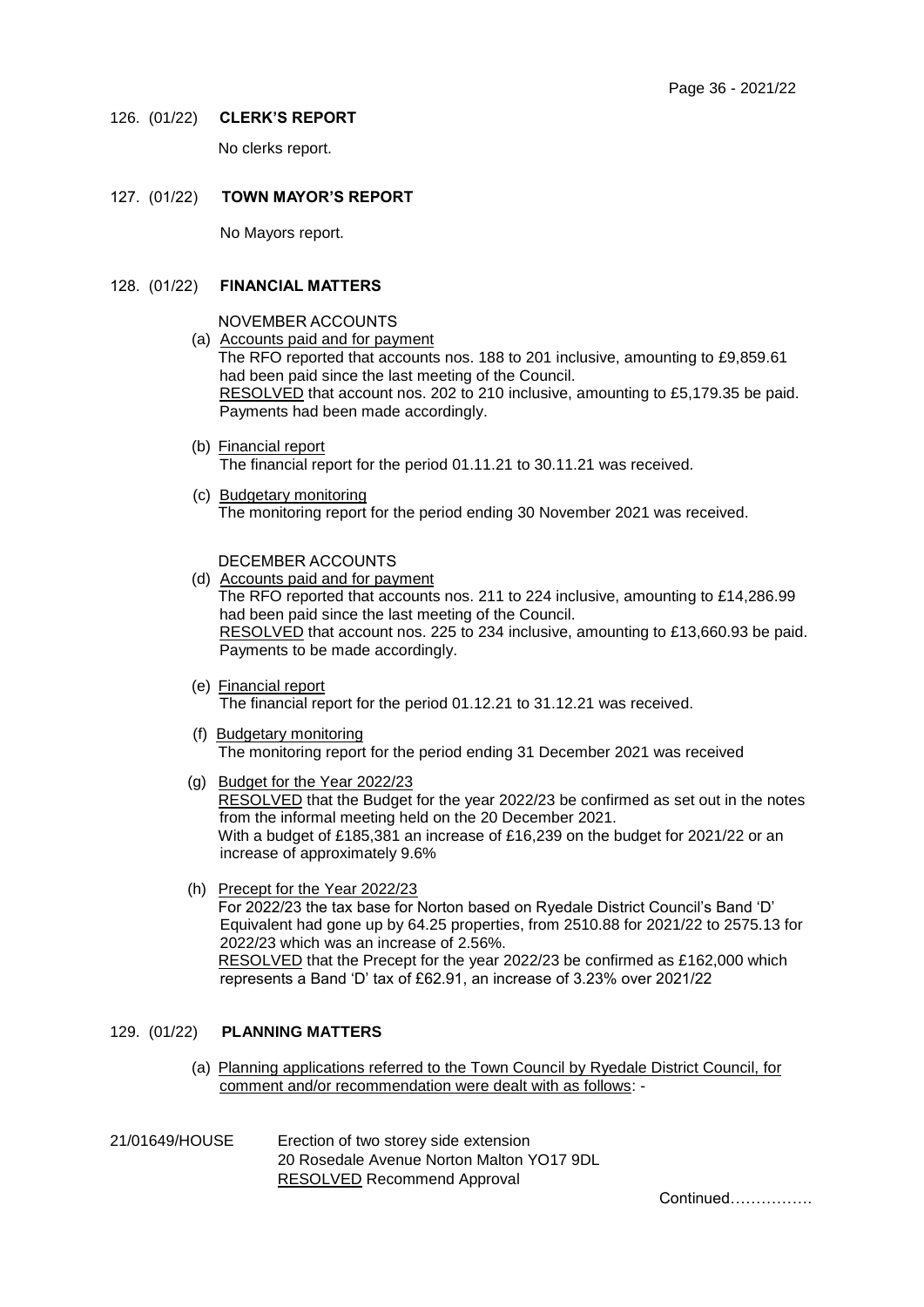### (b) To receive decisions notified by Ryedale District Council.

Approved

21/01424/HOUSE Erection of a single storey side extension and conversion of garage into additional living space on the east elevation 19 Honeysuckle Court Norton Malton North Yorkshire YO17 8FF

#### 130. (01/22) **RYEDALE COMMUNITY FOOD BANK**

As Cllrs Mackenzie and Keal were absent, there was no Ryedale Community Food Bank update.

#### 131. (01/22) **NEIGHBOURHOOD PLAN**

Members were asked to agree to the following statements:

(a) Following approval of the Plan at the September 2021 meeting of the council, embers to grant delegated authority for the Malton and Norton Neighbourhood Plan Steering Group to submit the plan and all associated documents to Ryedale District Council at the earliest opportunity.

(b) Members to agree the appointment of an examiner to the Neighbourhood Plan as per the attached examiner brief document.

RESOLVED Members agreed to both statements.

# 132. (01/22) **HIGHWAY MATTERS**

Members received a request from North Yorkshire County Council to fund a grit bin. RESOLVED Members rejected the request citing that this would start a precedent across town, something which they consider should be North Yorkshire County Councils responsibility.

# 133. (01/22) **POLICY AND FINANCIAL REGULATIONS REVIEW**

Members received the following documents for approval; Standing Orders; Financial Regulations; Code of Conduct; systems and terms of reference for Internal Audit and Internal Control and approve the Risk Assessment Management Document. RESOLVED Members approved the documents with the following changes.

Standing Orders Item 24 Restrictions on Councillor Activities, no councillor to commence campaigning or rallying, over a council asset, without prior consent from the council. Agreed. Cllr King voted against. Cllr Croser abstained.

Financial Regulations Item 11 Contracts, contracts with a value of £1,000 to £10,000 council must obtain a copy of the contractors terms and conditions for the file, and contracts with a value over £10,000 obtain a copy of the terms and conditions for the file, and issue a specification for the works. Agreed.

Risk Assessment Item C Play Areas and Open Spaces, 3 Insurance, add 'The insurance policy does not indemnify councillors against negligence'. This was not voted on, it was however suggested instead to refer this to the Yorkshire Local Councils Association for consideration.

Continued…………….